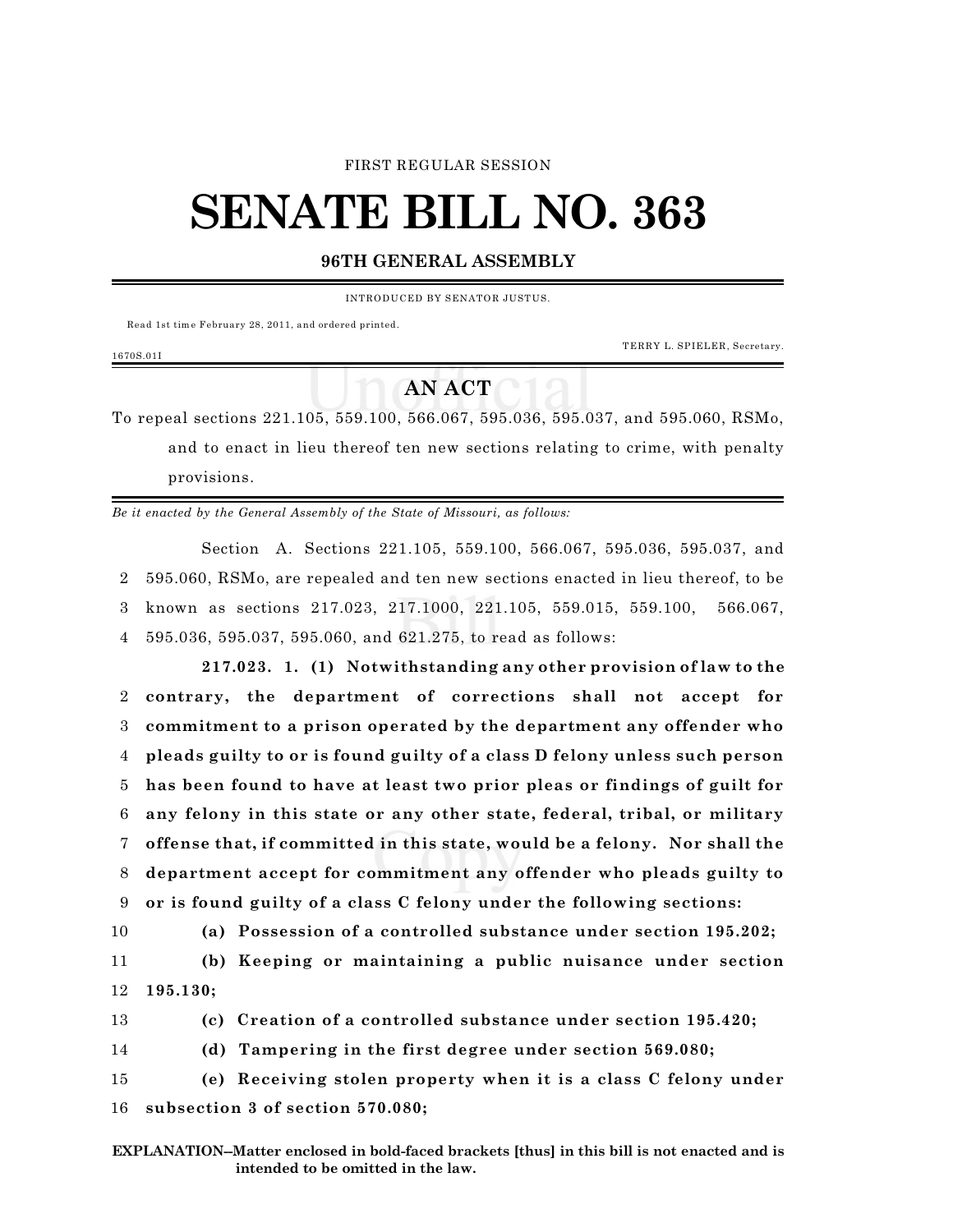**(f) Stealing under subsection 3 or 4 of section 570.030;**

**(g) Forgery under section 570.090;**

 **(h) Passing no account or no drawee check or checks in the amount of at least five hundred dollars under subdivisions (1) or (2) of subsection 4 of section 570.120;**

**(i) Check kiting under section 570.220;**

 **(j) Identity theft exceeding five hundred dollars but not exceeding five thousand dollars under subdivision (3) of subsection 3 of section 570.223;**

 **(k) Failure to return leased or rented property of a value of five hundred dollars or more under section 578.150;**

 **unless such person has been found to have at least one prior plea or finding of guilt of any felony in this state or any other state, federal, tribal, or military offense that, if committed in this state, would be a felony.**

**(2) Any such offender may be:**

 **(a) Directed, with the agreement of the parties and the approval of the court, to participate in a drug court, DWI court, or any other treatment court approved by the drug courts coordinating commission;**

**(b) Sentenced to county jail; or**

**(c) Placed upon probation.**

 **2. For the purpose of calculating the savings to the state that result from the implementation of the provisions of this section, the department of corrections shall calculate a state baseline number consisting of the average of the numbers of persons in the department of corrections on the last day of each month in fiscal year 2010 who are committed to the department solely for class D felonies and class C felonies as enumerated under subsection 1 of this section. The department shall also calculate a baseline number for each county. The baseline number for each county shall be the average end of month population of persons during fiscal year 2010 committed from the county to the department solely for class D felonies and class C felonies as enumerated under subsection 1 of this section. The department shall include all offenders in the department's prisons in its calculations, including offenders sentenced under section 217.362 and 559.115.**

 **3. The department of corrections shall calculate the savings to the state each quarter by subtracting the average daily population of**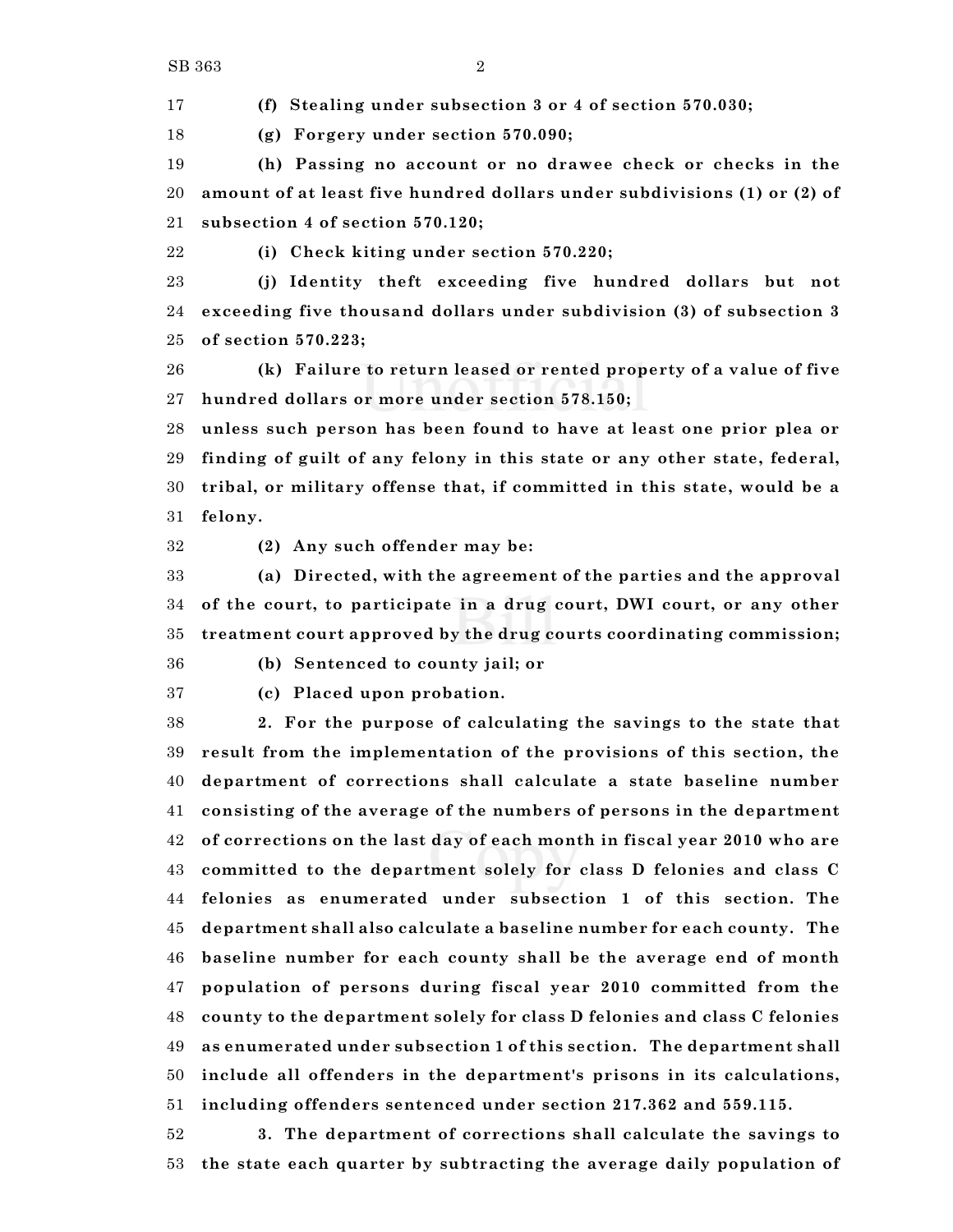**offenders housed in prison for class D felonies and class C felonies as enumerated under subsection 1 of this section during the quarter from the state baseline number determined in accordance with subsection 2 of this section. The quarterly savings to the state shall be determined by multiplying the operational costs per offender by the difference between the state baseline number and average daily population for the quarter and then subtracting from that number the cost of probation and parole and the cost of drug, DWI, or other treatment courts for the diverted offenders. If the population of offenders in prison for class D felonies and class C felonies as enumerated under subsection 1 of this section increases in any quarter, no calculations will be required by this subsection.**

 **4. The savings calculated in accordance with subsection 3 of this section shall be distributed in accordance with this subsection. One- half shall revert to the general revenue fund of the state. Subject to appropriations, one-sixth shall be retained by the department of corrections for any costs associated with community supervision, one- sixth shall be distributed to the circuit courts, and one-sixth shall be distributed to the county corrections stabilization fund established under subsection 5 of this section. The county corrections stabilization fund shall receive the first two million dollars of savings toward its one-sixth share prior to any other distribution.**

 **5. There is hereby created in the state treasury the "County Corrections Stabilization Fund". The state treasurer shall be custodian of the fund and may approve disbursements from the fund in accordance with sections 30.170 and 30.180. Money in the fund shall be used by the counties to fund the housing, by the county, of inmates who are serving sentences on class D felonies and class C felonies as enumerated under subsection 1 of this section. The department of corrections shall administer the fund and disburse the money to reimburse the actual costs of incarceration up to one hundred eighty days per individual offender incurred under subdivision (3) or (4) of subsection 3 of section 221.105 to each county that has reduced the number of offenders serving sentences in the department of corrections below the county baseline number calculated under subsection 2 of this section for class D felonies and class C felonies as enumerated under subsection 1 of this section. If insufficient moneys are available, the**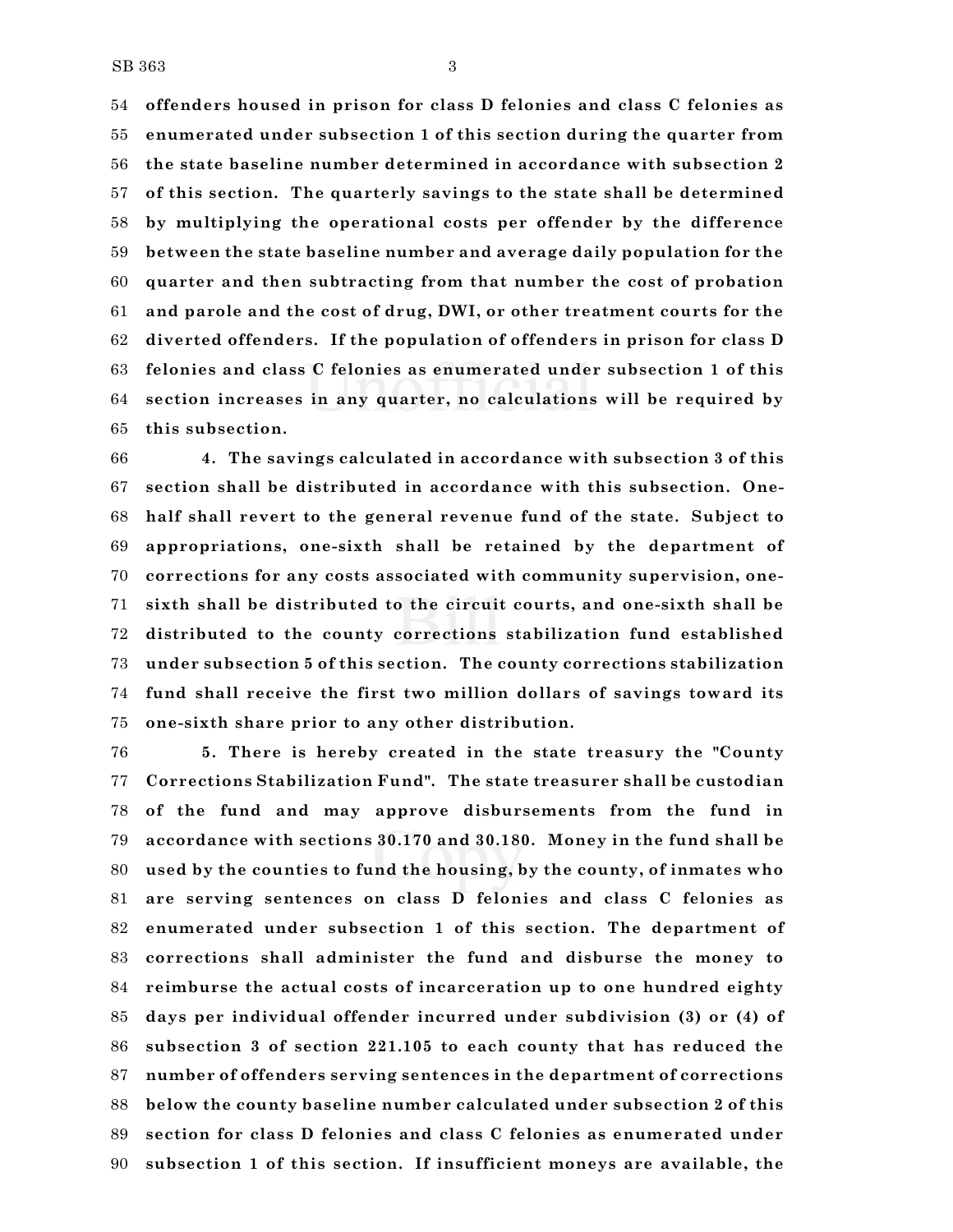**department shall pay each county that has reduced the number of persons serving sentences in the department on class D felonies and class C felonies as enumerated under subsection 1 of this section a pro rata share of the amount available in the fund. Notwithstanding the provisions of section 33.080 to the contrary, any moneys remaining in the fund at the end of the biennium shall not revert to the credit of the general revenue fund. The state treasurer shall invest moneys in the fund in the same manner as other funds are invested. Any interest and moneys earned on such investments shall be credited to the fund.**

 **6. The department of corrections shall provide the prosecuting or circuit attorney, on a monthly basis, with a list of persons incarcerated in the department of corrections for offenses from such county, including the risk assessment and parole release guidelines utilized by the board of probation and parole for each individual, the list of offenses of which the individual was found guilty of or pleaded guilty to, and the person's conditional and board release date.**

 **7. The provisions of this section shall expire August 28, 2014, except that the savings resulting from implementation of this section during the year ending on August 28, 2014, shall be calculated and distributed as provided under subsection 4 of this section after such date.**

**217.1000. 1. There is hereby created the "Criminal Justice Review Commission" whose purpose shall be to study the effects of sections 217.023, 221.105, 558.011, and 559.015, and to make recommendations regarding any proposed changes to those and similar sections prior to August 28, 2014. The commission shall make annual reports no later than November first of each year to the governor, the speaker of the house, and the president pro tem of the senate. Members of the commission shall include the following: one member of the senate to be appointed by the president pro tem; one member of the house of representatives to be appointed by the speaker of the house; two judges named by the chief justice of the supreme court; the executive director of the office of prosecution services or his or her designee; one prosecuting attorney or circuit attorney to be named by the executive director of the office of prosecution services; a member to be named by the public defender commission; a member to be named by the sentencing advisory commission; the director of the department of**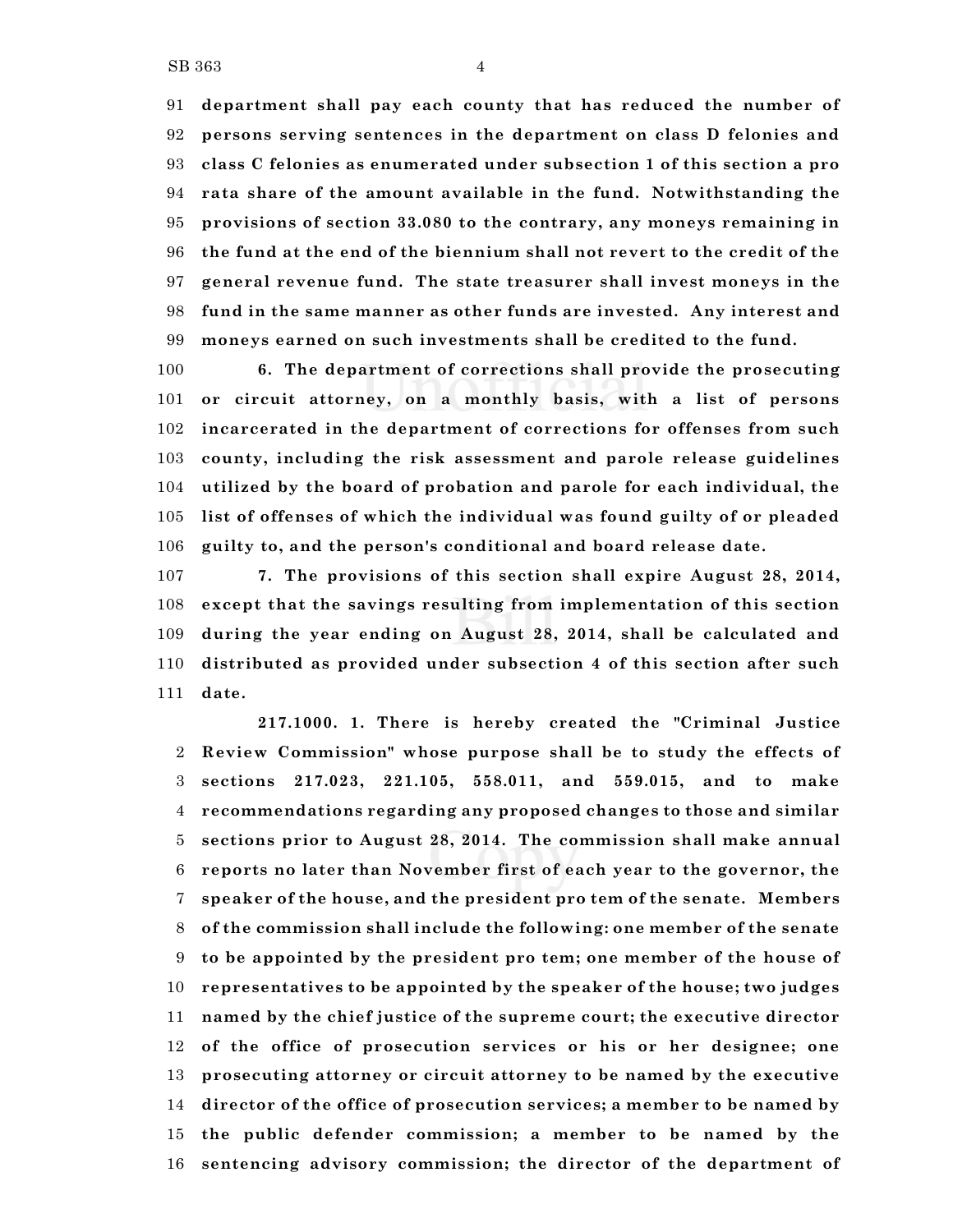**corrections or his or her designee; the director of the department of public safety or his or her designee; and the following individuals to be named by the governor: a county sheriff, a practicing criminal defense attorney, and a representative of a crime victims' rights organization.**

# **2. The provisions of this section shall expire on August 28, 2014.**

221.105. 1. The governing body of any county and of any city not within a county shall fix the amount to be expended for the cost of incarceration of prisoners confined in jails or medium security institutions **or electronic monitoring of offenders supervised by the counties under subdivision (1), (2), or (3) of subsection 3 of this section excluding instances when the prisoner is found guilty of or pleads guilty to a state offense for which he or she is sentenced to a term of imprisonment in the department of corrections but receives credit for the time he or she served in the county jail prior to the sentencing for such offense**. **[**The per diem cost of incarceration of these prisoners chargeable by the law to the state shall be determined, subject to the review and approval of the department of corrections.**]**

 2. When the final determination of any criminal prosecution shall be such as to render the state liable for costs under existing laws, it shall be the duty of the sheriff to certify to the clerk of the circuit court **[**or court of common pleas**]** in which the case was determined the total number of days any prisoner who was a party in such case remained in the county jail **or was subject to electronic monitoring**. It shall be the duty of the county commission to supply the cost per diem for county prisons **or electronic monitoring** to the clerk of the circuit court on the first day of each year**[**,**]** and thereafter whenever the amount may be changed. It shall then be the duty of the clerk of the court in which the case was determined to include in the bill of cost against the state all fees **[**which**] that** are properly chargeable to the state. In any city not within a county it shall be the duty of the superintendent of any facility boarding prisoners **or supervising electronic monitoring** to certify to the chief executive officer of such city not within a county the total number of days any prisoner who was a party in such case remained in such facility **or was subject to electronic monitoring**. It shall be the duty of the superintendents of such facilities to supply the cost per diem to the chief executive officer on the first day of each year**[**,**]** and thereafter whenever the amount may be changed. It shall be the duty of the chief executive officer to bill the state all fees for boarding **or electronic monitoring** such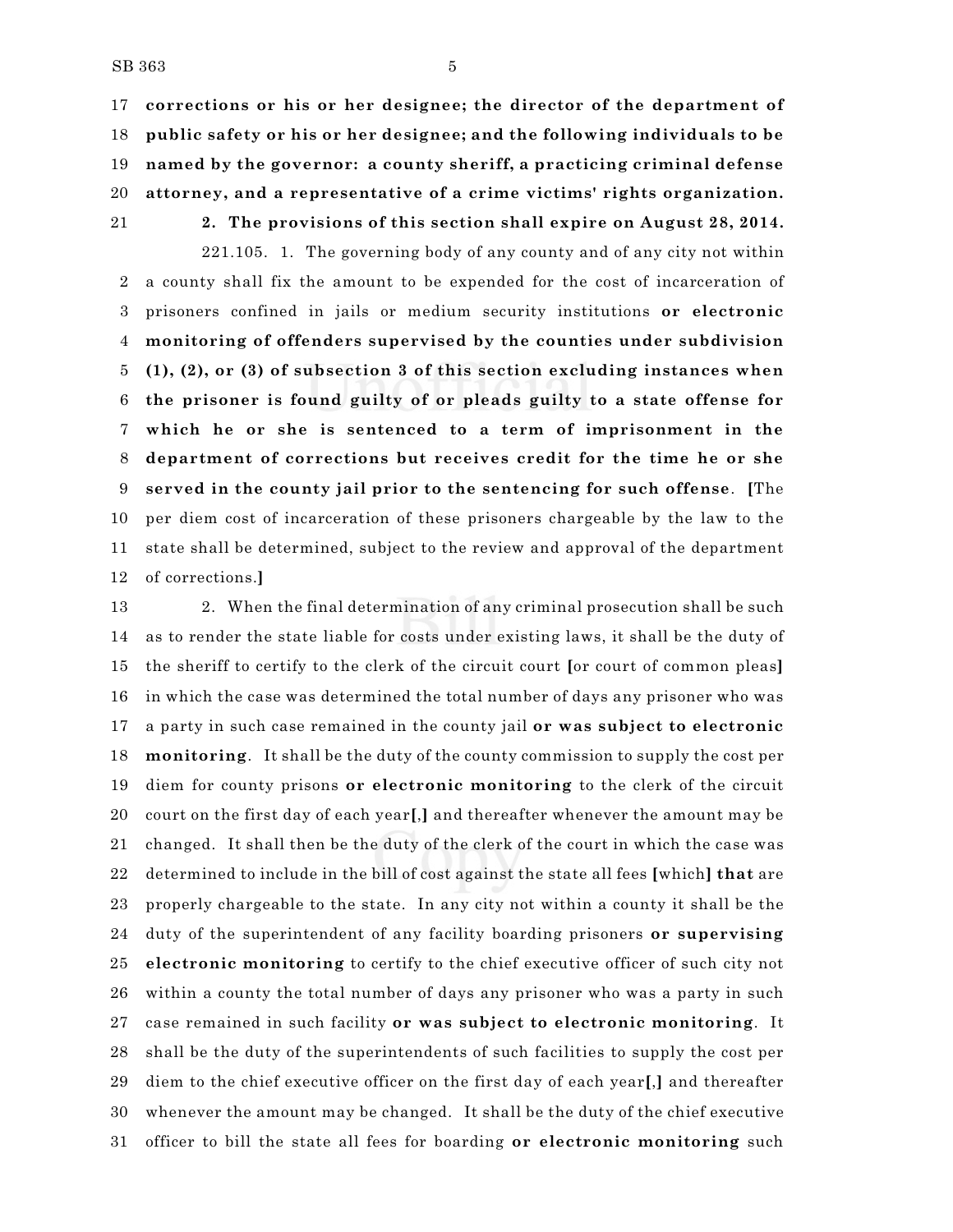prisoners **[**which**] that** are properly chargeable to the state. The chief executive may by notification to the department of corrections delegate such responsibility to another duly sworn official of such city not within a county. The clerk of the court of any city not within a county shall not include such fees in the bill of costs chargeable to the state. The department of corrections shall revise its criminal cost manual in accordance with this provision.

 3. The actual costs chargeable to the state, including those incurred for a prisoner who is incarcerated in the county jail**, regardless of whether or not a warrant has been issued, or electronically monitored by the county under subdivisions (1), (2), or (3) of this subsection excluding instances when the prisoner is found guilty of or pleads guilty to a state offense for which he or she is sentenced to a term of imprisonment in the department of corrections but receives credit for the time he or she served in the county jail prior to the sentencing for such offense,** because**:**

 **(1)** The prisoner's parole or probation has been revoked or because the prisoner has, or allegedly has, violated any condition of the prisoner's parole or probation, and such parole or probation is a consequence of a violation of a state statute**[**, or**];**

 **(2)** The prisoner is a fugitive from the Missouri department of corrections **[**or**];**

 **(3) The prisoner is** otherwise held at the request of the Missouri department of corrections **[**regardless of whether or not a warrant has been issued**], including instances when the prisoner is found guilty of or pleads guilty to a state offense for which he or she is sentenced to a term of imprisonment in the department of corrections but receives credit for the time he or she served in the county jail prior to the sentencing for such offense; or**

 **(4) The prisoner is held in a county jail for a state offense on a sentence or portion of a sentence following a plea or finding of guilt or is incarcerated under section 559.026;**

shall be the actual cost of incarceration not to exceed**[**:

(1) Until July 1, 1996, seventeen dollars per day per prisoner;

(2) On and after July 1, 1996, twenty dollars per day per prisoner;

 (3) On and after July 1, 1997, up to**]** thirty-seven dollars and fifty cents per day per prisoner **for incarcerating prisoners confined in jails or**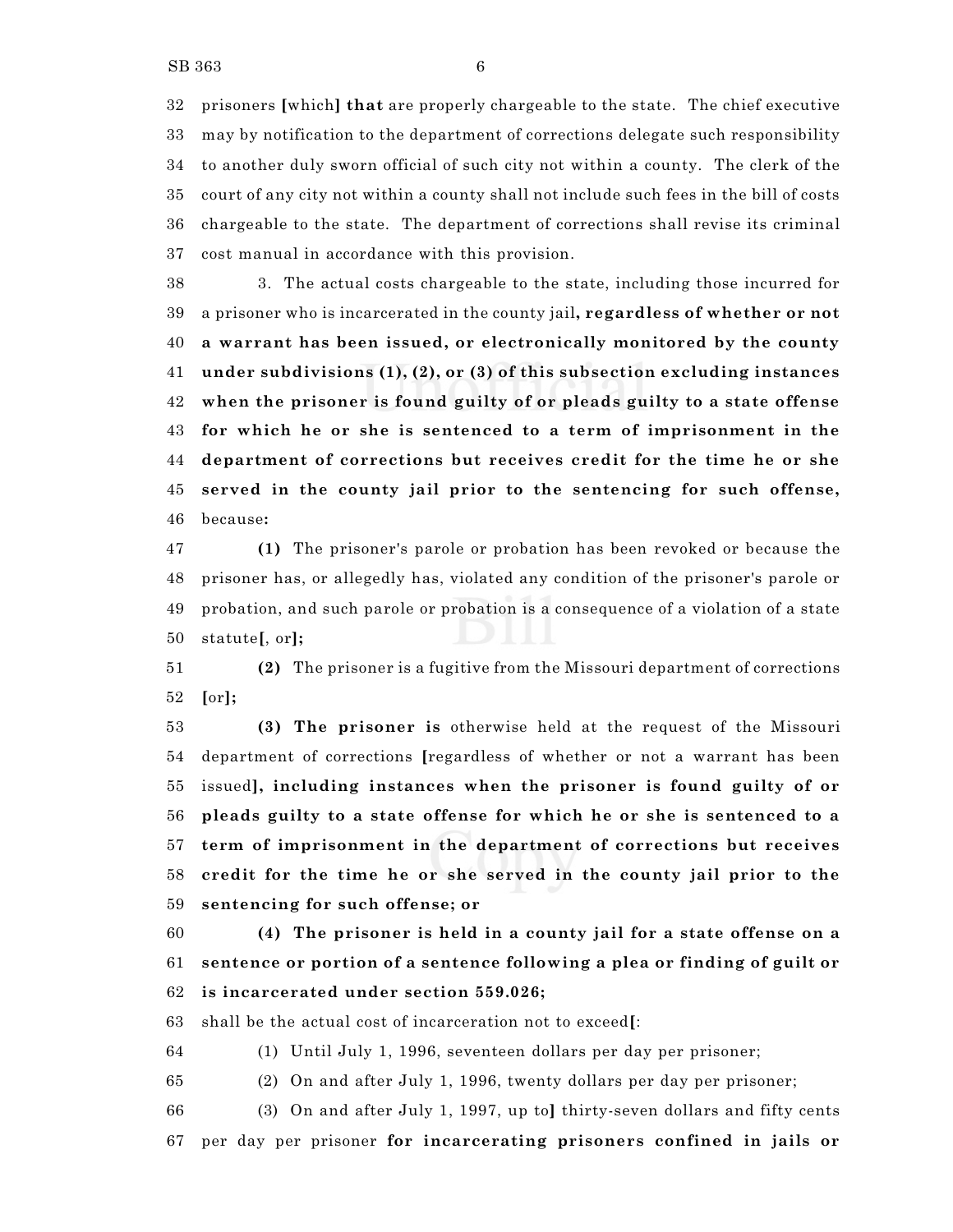**medium security institutions and not to exceed eight dollars per day per prisoner for electronic monitoring supervised by the county**, subject to appropriations, but not less than the amount appropriated in the previous fiscal year. **A county shall be reimbursed for the actual cost of incarceration incurred under subdivision (3) or (4) of this subsection only from the county corrections stabilization fund established under section 217.023 when there are available moneys in such fund and the county has reduced the number of persons in the department of corrections below the county baseline number of subsection 2 of section 217.023 for class D felonies and class C felonies as enumerated under subsection 1 of section 217.023.**

**559.015. 1. The board of probation and parole may select nonviolent offenders for release upon their admission to a drug, DWI, or any other treatment court approved by the drug courts coordinating commission with the consent of the prosecuting attorney or circuit attorney and upon agreement of the drug court judge. Any such offender shall thereafter be subject to the jurisdiction of the court as if on original probation.**

## **2. The provisions of this section shall expire August 28, 2014.**

559.100. 1. The circuit courts of this state shall have power, herein provided, to place on probation or to parole persons convicted of any offense over which they have jurisdiction, except as otherwise provided in sections 195.275 to 195.296, section 558.018, section 559.115, section 565.020, sections 566.030, 566.060, 566.067, 566.151, and 566.213, section 571.015, and subsection 3 of section 589.425.

 2. The circuit court shall have the power to revoke the probation or parole previously granted and commit the person to the department of corrections. The circuit court shall determine any conditions of probation or parole for the defendant that it deems necessary to ensure the successful completion of the probation or parole term, including the extension of any term of supervision for any person while on probation or parole. The circuit court may require that the defendant pay restitution for his crime. The probation or parole may be revoked for failure to pay restitution or for failure to conform his behavior to the conditions imposed by the circuit court. The circuit court may, in its discretion, credit any period of probation or parole as time served on a sentence.

**3. Notwithstanding any other provision of law to the contrary,**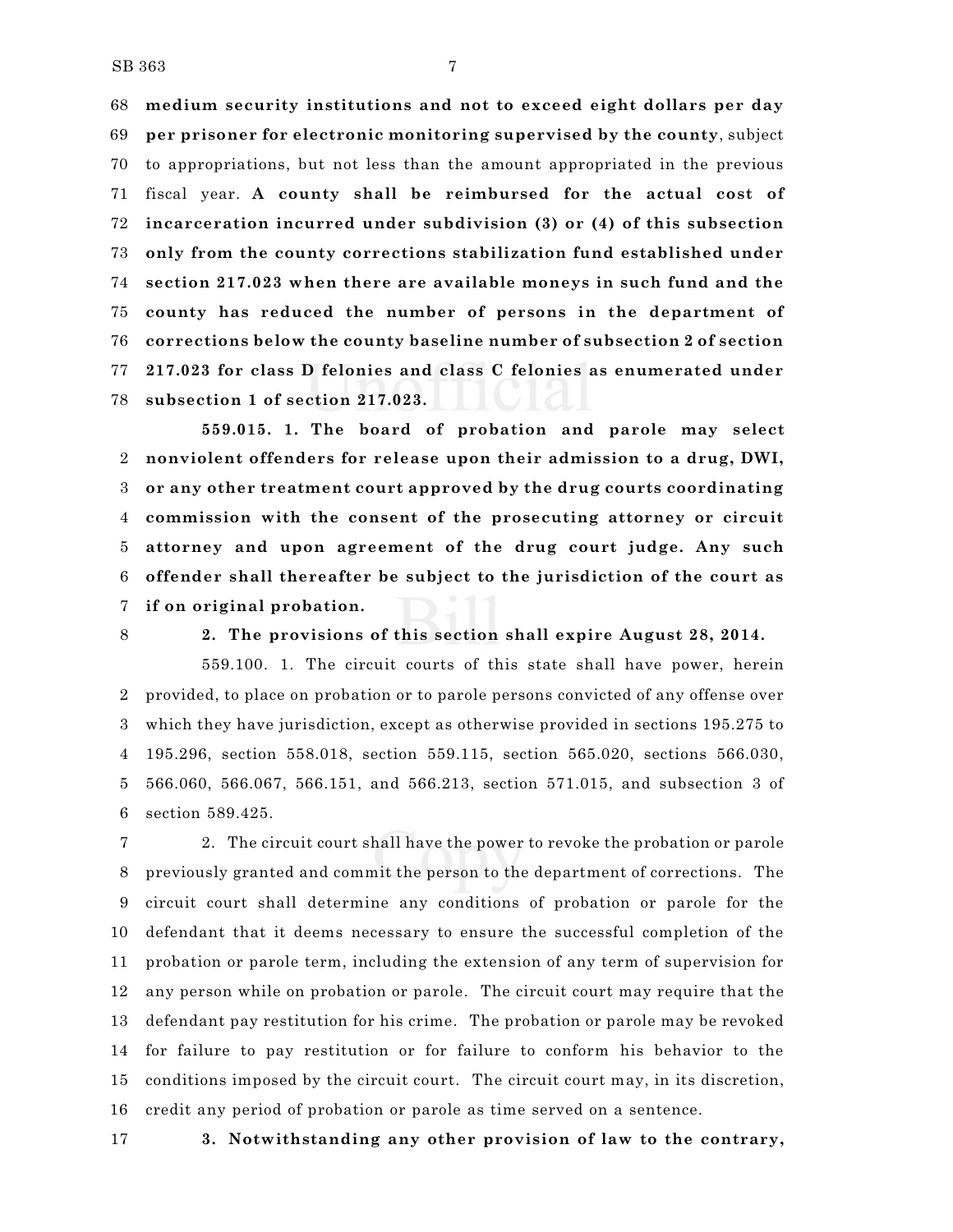**the circuit court shall retain jurisdiction over any person sentenced to**

**a term of confinement in a county jail for the duration of the sentence**

**or the term of probation granted under law.**

566.067. 1. A person commits the crime of child molestation in the first degree if he or she subjects another person who is less than fourteen years of age to sexual contact.

2. Child molestation in the first degree is a class B felony unless:

 (1) The actor has previously **pleaded guilty to or** been **[**convicted**] found guilty** of an offense under this chapter**, or has pleaded guilty to or been found guilty of an offense in another jurisdiction that would constitute an offense under this chapter,** or in the course thereof the actor inflicts serious physical injury, displays a deadly weapon or deadly instrument in a threatening manner, or the offense is committed as part of a ritual or ceremony, in which case the crime is a class A felony; or

(2) The victim is a child less than twelve years of age and:

 (a) The actor has previously been convicted of an offense under this chapter; or

 (b) In the course thereof the actor inflicts serious physical injury, displays a deadly weapon or deadly instrument in a threatening manner, or if the offense is committed as part of a ritual or ceremony, in which case, the crime is a class A felony and such person shall serve his or her term of imprisonment without eligibility for probation or parole.

595.036. 1. **For any claim filed on or after August 28, 2011,** any party aggrieved by a decision of the department **of public safety** on a claim under the provisions of sections 595.010 to **[**595.070**] 595.075** may, within thirty days following the date of notification **[**of mailing**]** of such decision, file a petition with the **[**division of workers' compensation of the**]** department **[**of labor and industrial relations**]** to have such decision heard de novo by **[**an administrative law judge**] the director**. The **[**administrative law judge**] director** may affirm**[**,**] or** reverse**[**, or set aside**]** the **department's** decision **[**of the department of public safety**]** on the basis of the evidence previously submitted in such case or may take additional evidence **[**or may remand the matter to the department of public safety with directions**]**. The **[**division of workers' compensation**] department** shall promptly notify the **[**parties**] party** of its decision and the reasons therefor.

 2. Any **[**of the parties to a**] party aggrieved by the director's** decision **[**of an administrative law judge of the division of workers' compensation, as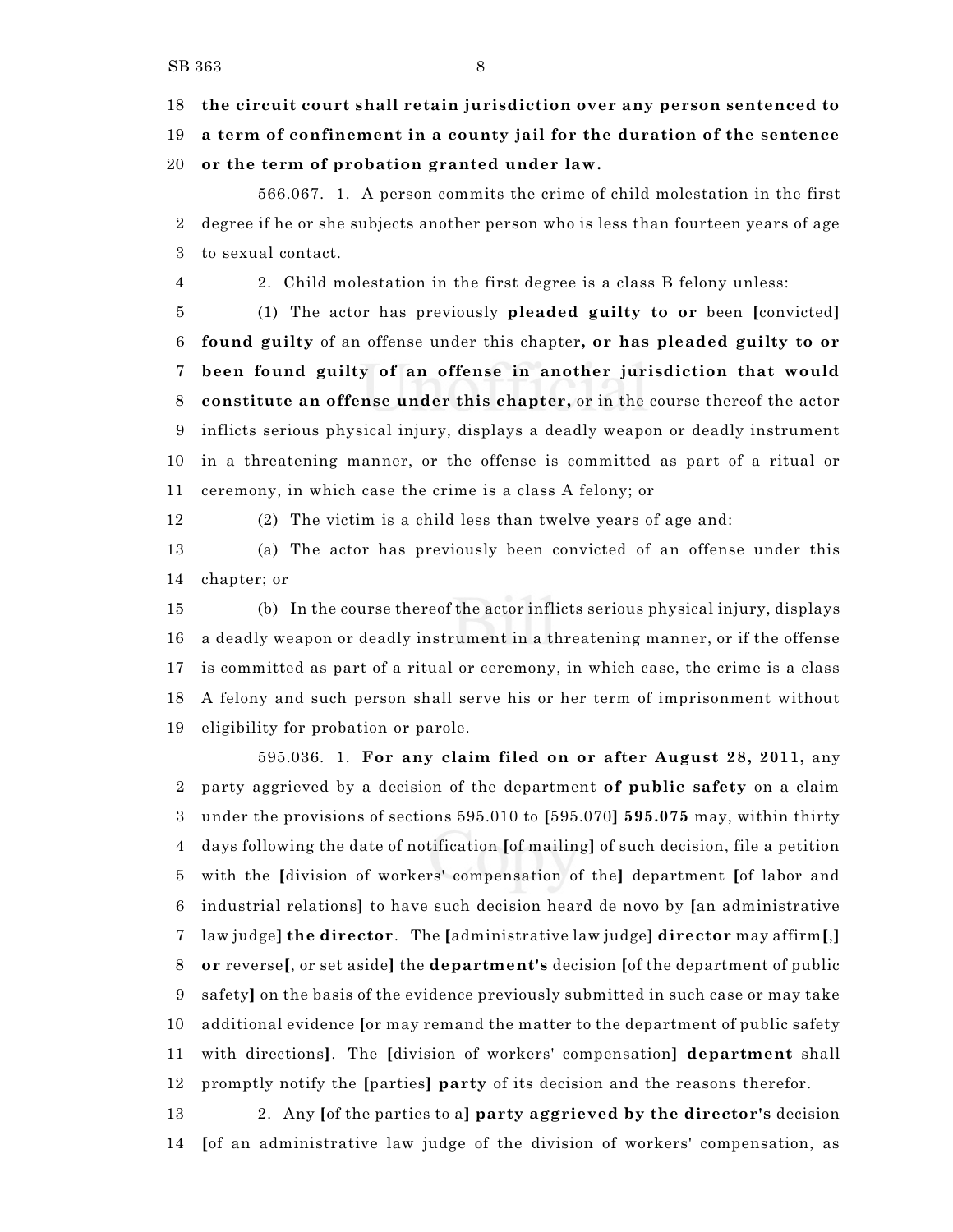provided by subsection 1 of this section, on a claim heard under the provisions of sections 595.010 to 595.070**]** may, within thirty days following the date of notification **[**or mailing**]** of such decision, file a petition with the **[**labor and industrial relations**] administrative hearing** commission to **[**have**] appeal** such decision **[**reviewed by the commission**] as provided in section 621.275**. **[**The commission may allow or deny a petition for review. If a petition is allowed, the commission may affirm, reverse, or set aside the decision of the division of workers' compensation on the basis of the evidence previously submitted in such case or may take additional evidence or may remand the matter to the division of workers' compensation with directions. The commission shall promptly notify the parties of its decision and the reasons therefor.

 3. Any petition for review filed pursuant to subsection 1 of this section shall be deemed to be filed as of the date endorsed by the United States Postal Service on the envelope or container in which such petition is received.

 4. Any party who is aggrieved by a final decision of the labor and industrial relations commission pursuant to the provisions of subsections 2 and 3 of this section shall within thirty days from the date of the final decision appeal the decision to the court of appeals. Such appeal may be taken by filing notice of appeal with commission, whereupon the commission shall, under its certificate, return to the court all documents and papers on file in the matter, together with a transcript of the evidence, the findings and award, which shall thereupon become the record of the cause. Upon appeal no additional evidence shall be heard and, in the absence of fraud, the findings of fact made by the commission within its powers shall be conclusive and binding. The court, on appeal, shall review only questions of law and may modify, reverse, remand for rehearing, or set aside the award upon any of the following grounds and no other:

(1) That the commission acted without or in excess of its powers;

(2) That the award was procured by fraud;

(3) That the facts found by the commission do not support the award;

 (4) That there was not sufficient competent evidence in the record to warrant the making of the award.**]**

595.037. 1. All information submitted to the department **[**or division of workers' compensation**]** and any hearing of the **[**division of workers' compensation**] department** on a claim filed pursuant to sections 595.010 to 595.075 shall be open to the public except for the following claims which shall be deemed closed and confidential: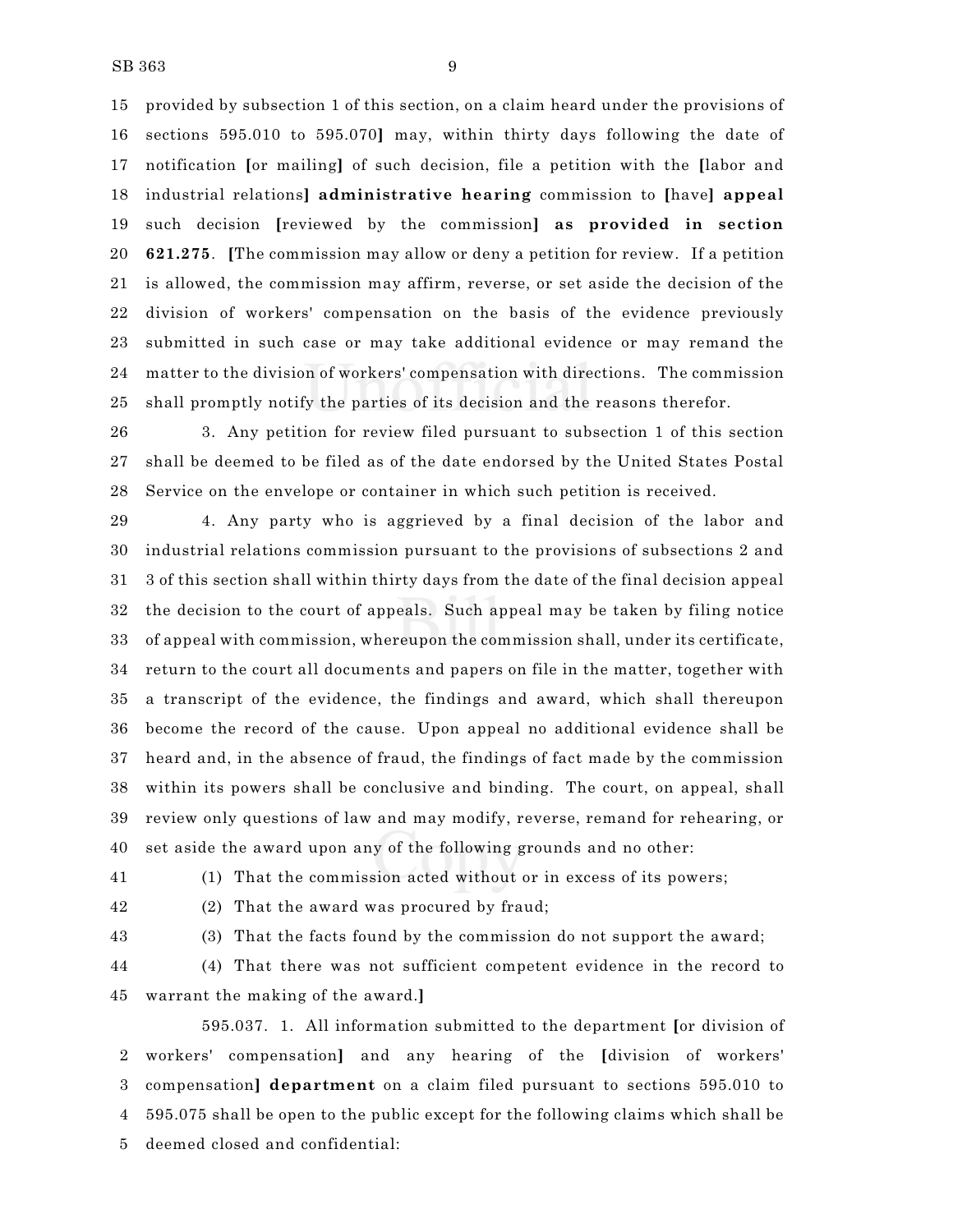(1) A claim in which the alleged assailant has not been brought to trial and disclosure of the information or a public hearing would adversely affect either the apprehension, or the trial, of the alleged assailant;

 (2) A claim in which the offense allegedly perpetrated against the victim is rape, sodomy or sexual abuse and it is determined by the department **[**or division of workers' compensation**]** to be in the best interest of the victim or of the victim's dependents that the information be kept confidential or that the public be excluded from the hearing;

(3) A claim in which the victim or alleged assailant is a minor; or

 (4) A claim in which any record or report obtained by the department **[**or division of workers' compensation**]**, the confidentiality of which is protected by any other law, shall remain confidential subject to such law.

 2. The department **[**and division of workers' compensation, by separate order,**]** may close any record, report or hearing if it determines that the interest of justice would be frustrated rather than furthered if such record or report was disclosed or if the hearing was open to the public.

595.060. The director shall promulgate rules and regulations necessary to implement the provisions of sections 595.010 to 595.220 as provided in this section and chapter 536. **[**In the performance of its functions under section 595.036, the division of workers' compensation is authorized to promulgate rules pursuant to chapter 536 prescribing the procedures to be followed in the proceedings under section 595.036.**]** Any rule or portion of a rule, as that term is defined in section 536.010, that is created under the authority delegated in this section shall become effective only if it complies with and is subject to all of the provisions of chapter 536 and, if applicable, section 536.028. This section and chapter 536 are nonseverable and if any of the powers vested with the general assembly pursuant to chapter 536 to review, to delay the effective date, or to disapprove and annul a rule are subsequently held unconstitutional, then the grant of rulemaking authority and any rule proposed or adopted after August 28, 2009, shall be invalid and void.

**621.275. 1. Any person shall have the right to appeal to the administrative hearing commission from any decision made by the director of the department of public safety under section 595.036 regarding that person's claim for compensation as provided in sections 595.010 to 595.075.**

**2. Any person filing an appeal with the administrative hearing**